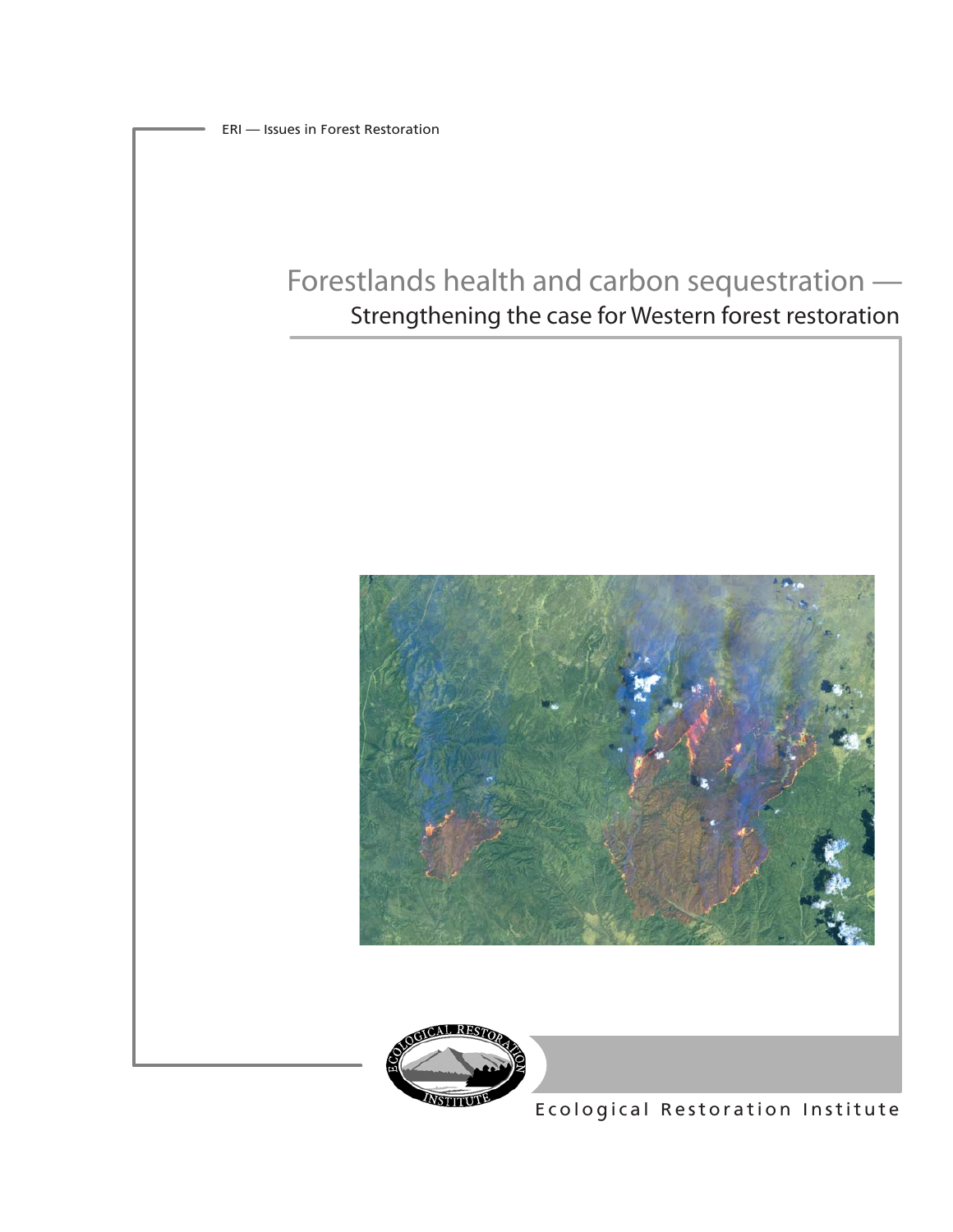# The Ecological Restoration Institute

The Ecological Restoration Institute at Northern Arizona University is a pioneer in researching, implementing, and monitoring ecological restoration of southwestern ponderosa pine forests. These forests have been significantly altered over the last century, with decreased ecological and recreational values, near-elimination of natural low-intensity fire regimes, and greatly increased risk of large-scale fires. The ERI is working with public agencies and other partners to restore these forests to a more ecologically healthy condition and trajectory—in the process helping to significantly reduce the threat of catastrophic wildfire and its effects on human, animal, and plant communities.

Cover photo: Large fires, such as the 2002 Rodeo-Chediski—here in its early stages—quickly release huge quantities of stored carbon into the atmosphere. Ecologicallyguided thinning lowers the incidence, size, and intensity of such fires.

> Ecological Restoration Institute Northern Arizona University Box 15017, Flagstaff AZ 86011-5017 928.523.7182 www.eri.nau.edu **•**

Please contact ERI for reproduction policies Author: Joel VIers Publication date: February 2005



All material copyright ©ERI, NAU

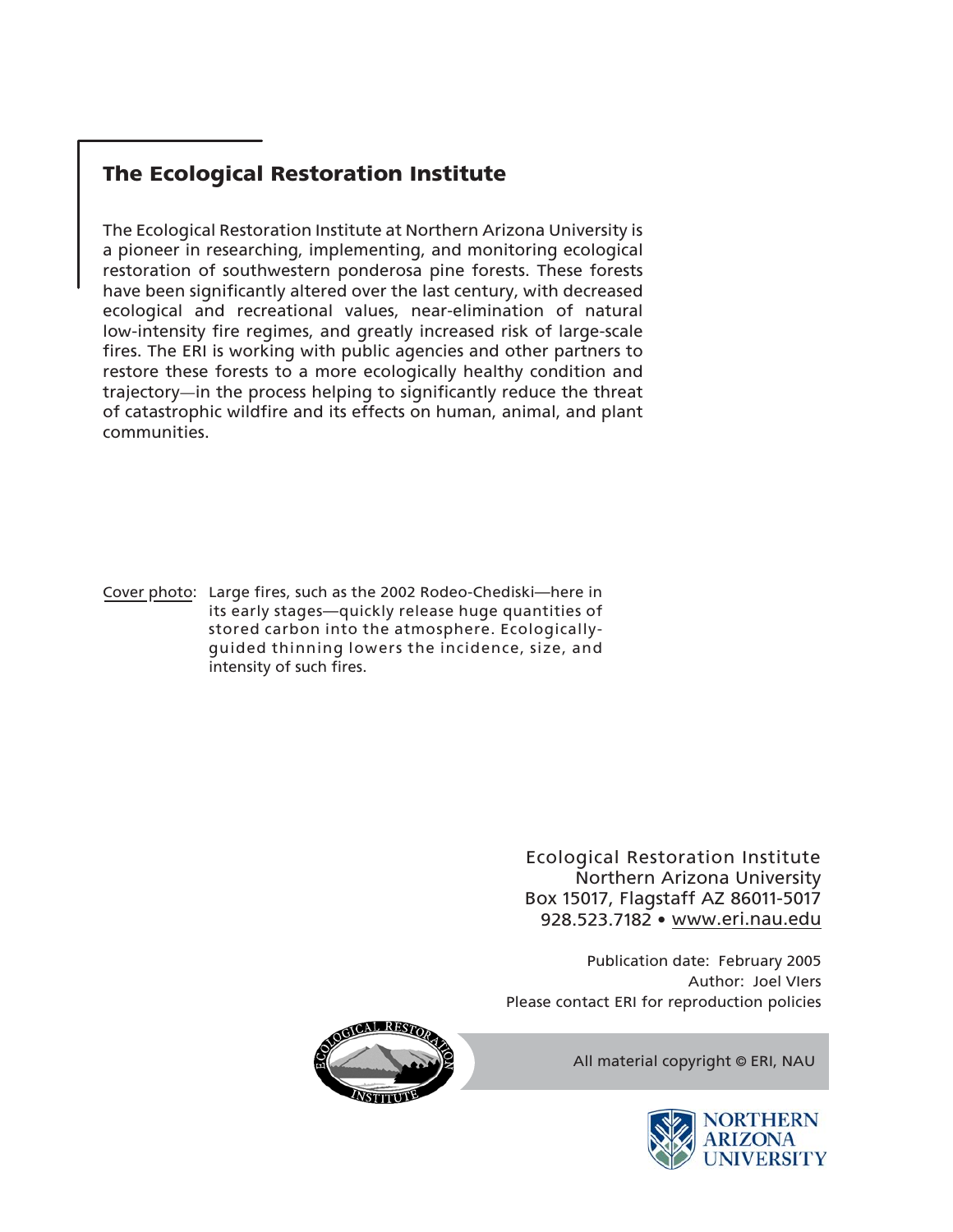# Forest-lands health and carbon sequestration -Strengthening the case for Western forest restoration

There is general and widespread agreement that human actions are causing changes in global climate through increased emissions of greenhouse gases. There are a number of strategies to tackle the problem. Forests have the potential to help reduce emissions and slow changes if they are protected, expanded, or returned to healthier condition. In the western United States, forest restoration—a ecologically-guided thinning process—could be a way to increase carbon sequestration. By preventing unnatural catastrophic wildfire and creating healthier ecosystem conditions, restoration can store biomass carbon.

#### Introduction

Carbon is stored in vegetation, soils, oceans, the atmosphere, and fossilized remains of carbon-based organisms (forming fossil fuels). Over the last century the carbon cycle—a flow between release and absorption—has gradually become unbalanced, with an accelerated release of carbon dioxide and other gases beyond what natural processes can re-absorb or recycle (EPA 1998). The increase in these "greenhouse gases" has altered the chemistry of the atmosphere. Because they trap heat, it is well-accepted that accumulation of these gases is raising global temperatures.

Carbon dioxide  $(CO<sub>2</sub>)$  is the most abundant of these greenhouse gases. Most  $CO<sub>2</sub>$  is produced by the combustion of fossil fuels, with lesser but still-significant amounts from human-caused fires, deforestation, and natural processes. When fossil fuels such as coal, petroleum, or natural gas are burned, the carbon they contain is released into the atmosphere, principally as carbon dioxide. Smaller amounts of fossil materials such as limestone are used in such industrial processes as cement manufacture, also giving off CO<sub>2</sub> to the atmosphere.

While scientists can detect increasing levels of atmospheric carbon coinciding with the rise and development of the Industrial Revolution, the principal concern is with the accelerating rise in CO<sub>2</sub> over the last few decades (Malhi, Baldocchi, and Jarvis 1999). As more fossil fuel, the currently most favored energy source, is consumed, more greenhouse gases are produced. The potential effects of global warming associated with a build-up of greenhouse gases are not yet well understood. However, there is sufficient evidence that changes may be large-scale, transforming global and regional weather and vegetation patterns.

There are strategies that may reduce the total amount of atmospheric CO<sub>2</sub>. Some strategies, such as a reduction in fossil fuel use—or, best, its replacement with renewable energy—are long-term. Other strategies buy time by locking-up existing terrestrial carbon as long as possible or by removing carbon from the atmosphere and delaying its re-release.

#### Carbon offset strategies

There are a number of basic strategies to either reduce the amount of carbon dioxide released into the atmosphere or to increase the amount stored: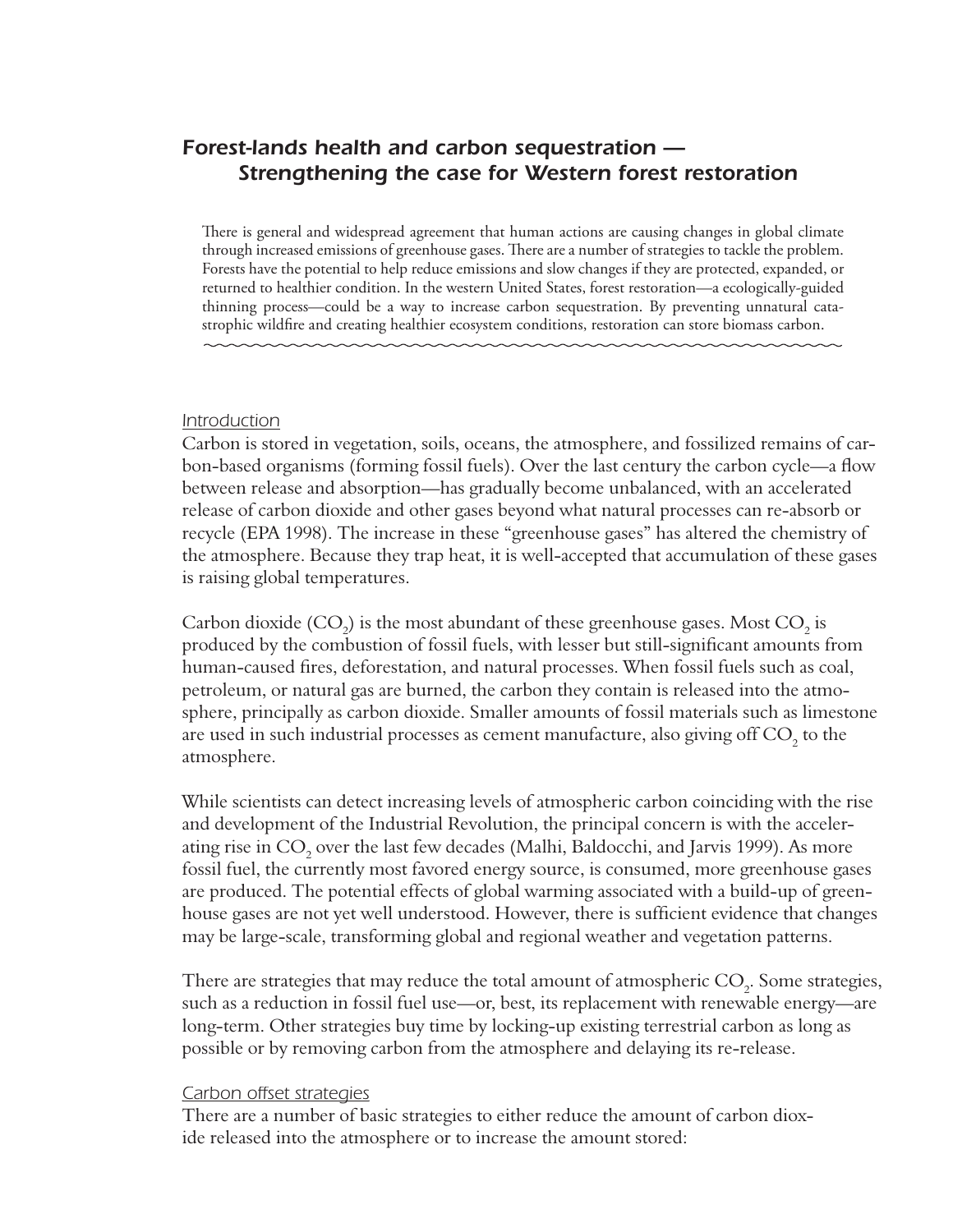- reduce the total amount of energy used;
- in place of primary fossil fuels, substitute alternative or renewable forms of energy that generate fewer greenhouse gases;
- clean (scrub or decarbonize) emissions from existing fossil energy generation;
- recycle and reuse products and materials;
- develop new or additional capacity to capture and store greenhouse gases;
- protect existing stores of terrestrial carbon, avoiding release of CO<sub>2</sub>.

A great deal has been written about each of these strategies; only the last will be discussed here primarily in the context of forest restoration in the western United States. The primary interest here is forest ecosystem health and the carbon-release role of wildfire.

# Forests, forest management, and forest products

Forests, operating both to capture additional carbon and as carbon reservoirs, have long been identified as major contributors to stabilizing levels of atmospheric carbon dioxide (IPCC 2000) (Figure one). A significant percentage of the earth's carbon is stored

in forests. particularly rainforests and old-growth or frontier forests. A forest's net carbon budget is a delicate balance between carbon acquisition (soil carbon accumulation, photosynthesis, tree growth, forest aging) and carbon release (respiration of

| <b>Biome</b>            | Area<br>$(109$ ha) | <b>Global carbon stocks</b> |      |       |
|-------------------------|--------------------|-----------------------------|------|-------|
|                         |                    | Vegetation                  | Soil | Total |
| Tropical forests        | 1.76               | 212                         | 216  | 428   |
| Temperate forests       | 1.04               | 59                          | 100  | 159   |
| Boreal forests          | 1.37               | 88                          | 471  | 559   |
| Tropical savannas       | 2.25               | 66                          | 264  | 330   |
| Temperate grasslands    | 1.25               | 9                           | 295  | 304   |
| Deserts and semideserts | 4.55               | 8                           | 191  | 199   |
| Tundra                  | 0.95               | 6                           | 121  | 127   |
| Wetlands                | 0.35               | 15                          | 225  | 240   |
| Croplands               | 1.60               | 3                           | 128  | 131   |
| Totals                  | 15.12              | 466                         | 2011 | 2477  |

figure one

living biomass, tree mortality, microbial decomposition of litter, oxidation of soil carbon, degradation, and disturbance) (Malhi, Baldocchi, and Jarvis 1999). Simply put, as trees grow they take in carbon; as they die and decay they release it. This is typically a long-term cyclical process, but deterioration of forests through fire, disease, or pest infestations can accelerate carbon release. Protecting forests maintains their ability to take in and store carbon.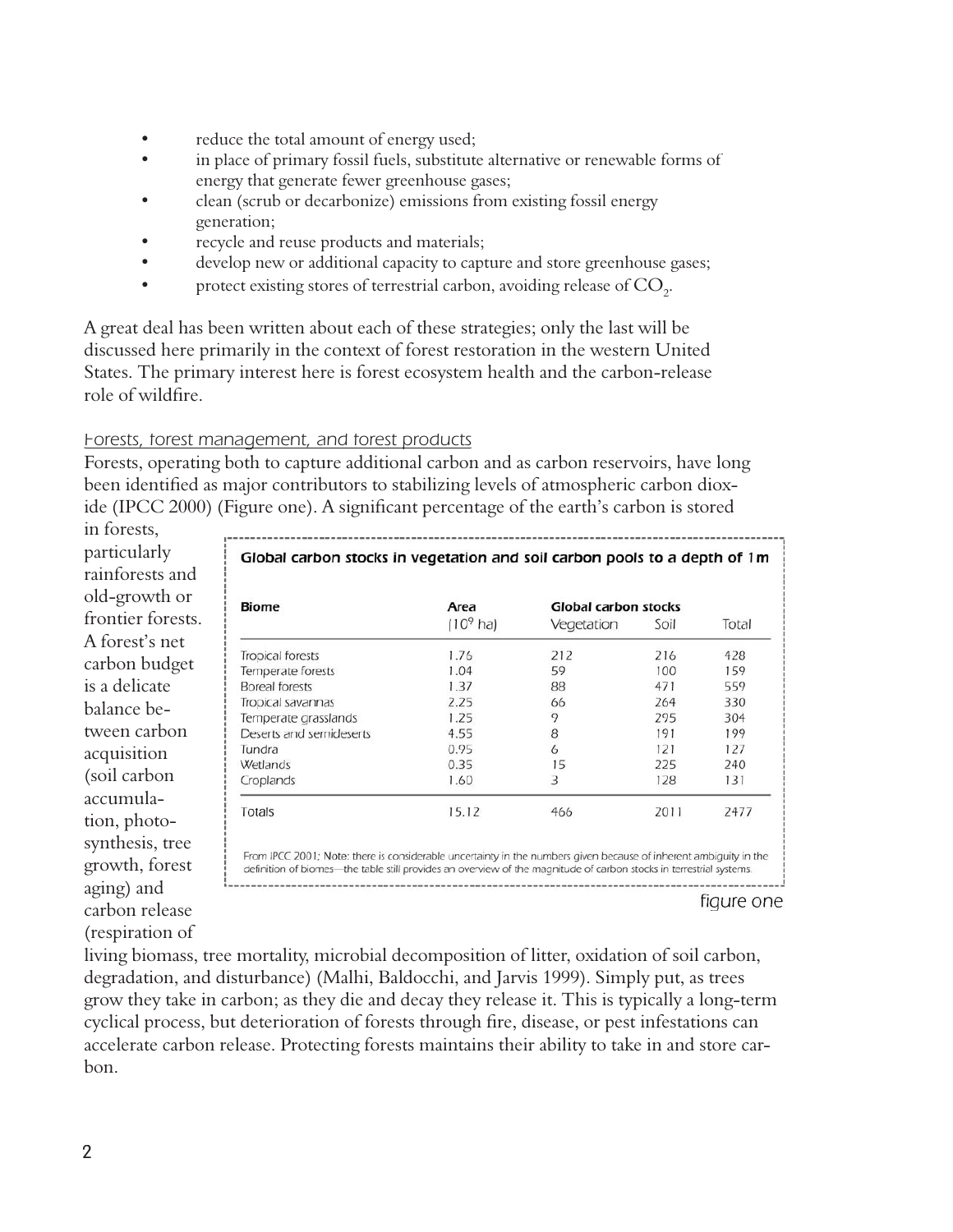Increasing the amount of carbon forest-lands can absorb or sequester can be done by:

- protecting existing forest biomass resources;
- reducing deforestation;
- increasing total forest area through afforestation or reforestation;  $\bullet$
- improving silviculture and management so that existing forests are more efficient at carbon uptake and storage;
- storing more carbon in forest-derived wood products; or,
- restoring forests to a healthier condition.

Protecting existing biomass would be the most efficient way to protect the large amount of carbon contained in forests. This is not a simple proposition for reasons touched on below. It is difficult enough to address protection and deforestation; increasing forest-land area in the face of increasing human demands is an equally daunting task. Forest management techniques are an important and evolving component of carbon storage. Products or energy derived from forest biomass can hold some carbon in suspension, but this is not a long-term solution. However, there are more and more opportunities emerging to increase the significance of this strategy. Forest restoration involves ecologically guided activities that attempt to return a forest ecosystem to a more healthy state, which can improve carbon dioxide storage. Perhaps more important, forest restoration that reduces extreme fire events can check or forestall CO<sub>2</sub> release. Evolving forest restoration strategies in the western United States present opportunities to improve forest health, reduce extreme fire danger to ecosystems, life, and property, and contribute in some measure to carbon sequestration.

# Protecting forests

Protecting forests and the carbon stock they contain is—at least at first appearance or in theory—the most logical way to keep forest carbon in long-term, slow-release storage. In a naturally functioning system, terrestrial and atmospheric carbon are kept in a rough fluctuating balance. Humans have affected this balance and continue to do so at an accelerating pace. Human demands on forest resources and forest land, unless some sustainable balance can be found (so far there is no evidence this is occurring), means a steady decline in carbon storage ability. This is particularly relevant in the face of population growth. In addition to human demands and consequences, natural occurrences destroy and degrade forests. For instance, a tremendous amount of carbon can be released during wildfires. Complete suppression of these fires could swing the balance back toward more equilibrium—but 100-percent suppression is of course impossible, and undesirable for forests that depend on fire for renewal. Even should this be achievable, at some point carbon would be re-apportioned to the overall balance, either a monumental human-guided effort or natural actions would accomplish the task.

The principal challenge is to maintain some balance between the forest carbon storage that accompanies fuel build-up and the probability of this store being destroyed by fire. However, any action takes place within the reality of high human demands on forests. Certainly forests and their carbon should be protected as possible within some range of natural variability. Careful consideration and planning in land-use can decrease or avoid vegetation and soil damage and CO<sub>2</sub> release, and protection can be furthered through thoughtful forest management.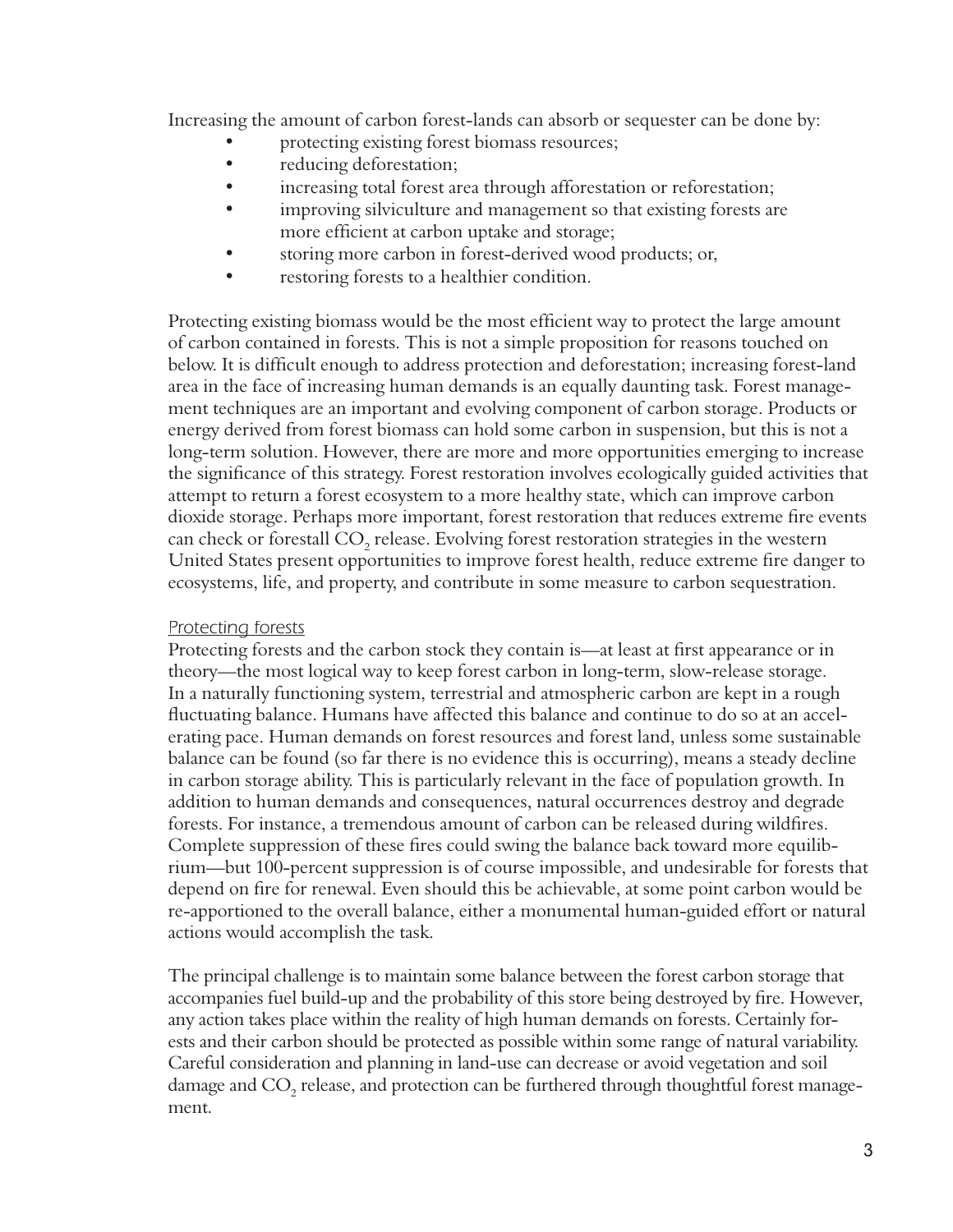## Deforestation

Deforestation for agricultural, industrial, residential, or other purposes is the second leading human source of atmospheric CO<sub>2</sub> after fossil fuel use. Clearing is usually carried out by cutting and burning, emitting large quantities of carbon; clearing can also accelerate the decay of dead wood, litter, and below-ground organic carbon, hastening CO<sub>2</sub> release. Logging typically has less impact than agricultural clearing, as logged areas are often left to recover (Malhi, Baldocchi, and Jarvis 1999). Deforestation rates (and fuelwood use) are increasing globally (Ferguson, Sandberg, and Ottmar 1998); if this trend can be slowed, altered, or stopped in some way or in some areas, then the amount of carbon freed to the atmosphere is lessened.

# Afforestation

Afforestation is defined by the Intergovernmental Panel on Climate Change<sup>1</sup> (IPCC 2001) as "...the establishment of forest on land that has been without forest for a period of time (e.g., 20–50 years or more) and was previously under a different land use." Since forests are efficient storehouses of carbon, converting lands under other use can usually increase carbon storage.

The establishment of commodity plantations that grow timber for lumber or other wood uses, or for foodstuffs, has been increasing world-wide and such plantations are believed to offset some of the effects of deforestation (IPCC 2001). Crops specifically developed for renewable bioenergy generation are being researched, as well as "carbon plantations" cultivated specifically for carbon storage ability. Urban areas can contribute through forestry activities that build "green infrastructure."

## Reforestation

Reforestation is another strategy that can help in reestablishing a more stable carbon cycle. Replanting areas that have been harvested, deforested, or denuded, or are in some way unproductive, can establish new absorption and storage capacity. The restoration of damaged landscapes can "reinstate" or re-invigorate their ability to store and absorb carbon (IPCC 2001). The rehabilitation of fire-damaged sites, the restoration of wetlands or badly eroded landscapes, and the reestablishment of healthy native understory and habitats all contribute to better carbon balance. This value is in addition to benefits to biodiversity, soil protection, and other important ecological processes.

Included in reforestation activities are post-fire replanting, rehabilitation, or facilitation of natural regeneration. Comprehensive rehabilitation after a large and hot fire is essential, as once a destructive fire occurs carbon release continues and may accelerate. Since extreme fires can have such extensive consequences (including soil sterilization), soil carbon losses must be minimized and vegetation stabilized or reestablished to renew carbon uptake and storage. Quick action can help shield soil carbon from release by slowing or stopping erosion, and can help establish good vegetation conditions and facilitate new growth. The benefits of intervention do have to be weighed against the damage that can occur with increased human activity on fragile post-fire landscapes.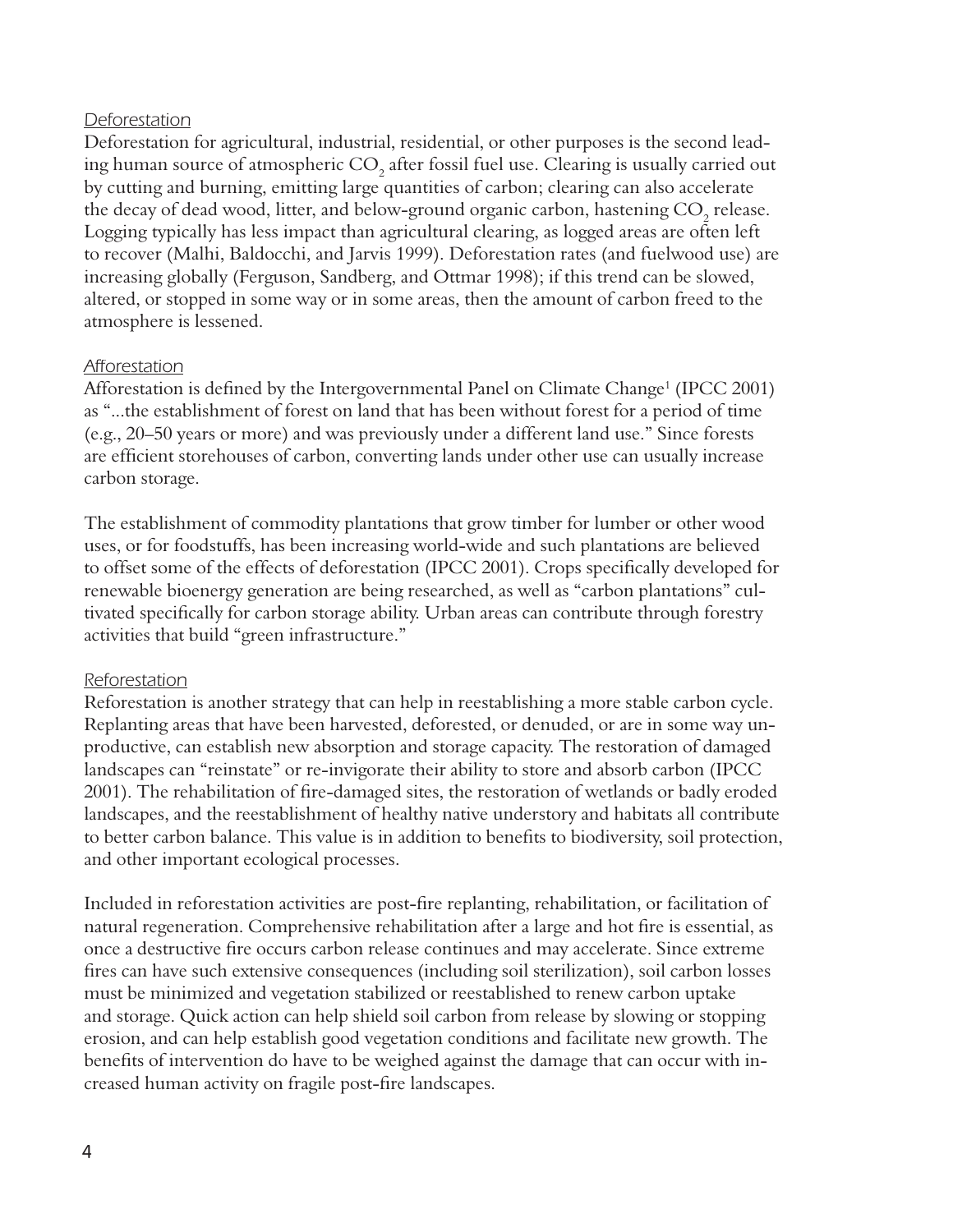#### Forest management

Improved forest management can make a difference in carbon efficiencies and capacity. Activities that either limit disturbance of and damage to forest soils or vegetation, or improve soil or vegetation condition, create better carbon responses. Selective harvesting and purpose-designed low-impact machinery and light-on-the-land techniques are becoming more common, and the need for them greater. Limiting vehicle incursions into forested areas, for instance, will reduce soil damage and carbon release; fertilization can increase sequestration rates. Careful planning and execution of logging and other forestry activities can minimize releases and maintain or improve favorable ecosystem conditions. Lengthening stand rotations, controlling stand density, enhancing nutrient or water availability, careful salvage harvest, erosion control, and similar practices can improve forest health and storage ability.

Optimum forestry practices can shape forest structure, influence forest growth rates (and tree diameters and mass), determine stocking levels, and increase carbon up-take and storage efficiencies. Proper land management can limit insect and disease damage to stands and attendant loss of vigor, and limits erosion and soil losses. Comprehensive and sustainable

forest management, becoming more common and sophisticated, can help address carbon imbalance and other ecosystem problems. As with any best-practices forest management, it is critical to manage for more than short-range objectives and to take into account non-

Large wildfires produce large quantities of carbon dioxide, burning of thinning debris produces much smaller amounts, and utilization produces the smallest amount. Carbon storage benefits can be maximized if utilization, where appropriate, is combined with forest ecosystem restoration.

market and external benefits and costs such as watershed and habitat protection, biodiversity, and carbon mitigation. Farsighted forest management, combined with restoration, can play a large part in improving future forests.

#### Forest wood products and bioenergy

One way to boost the amount of carbon stored or postpone its release is to increase the total mass of products made from wood. Forest restoration in the Western states-addressed below—typically entails removing debris and some downed material and cutting large numbers of the small trees on a site. When conducting restoration thinning a great deal of cut material is generated. In most cases this material is either burned on-site or left to decompose. However, these actions release carbon to the atmosphere—very quickly in the first case. Burning and decomposition can add nutrients to the soil, but burning carries its own set of risks and, while it is important to leave some decaying material for proper ecosystem function, excessive decomposing material can encourage insect outbreaks and has other negative consequences (Flanagan and Parks 2002).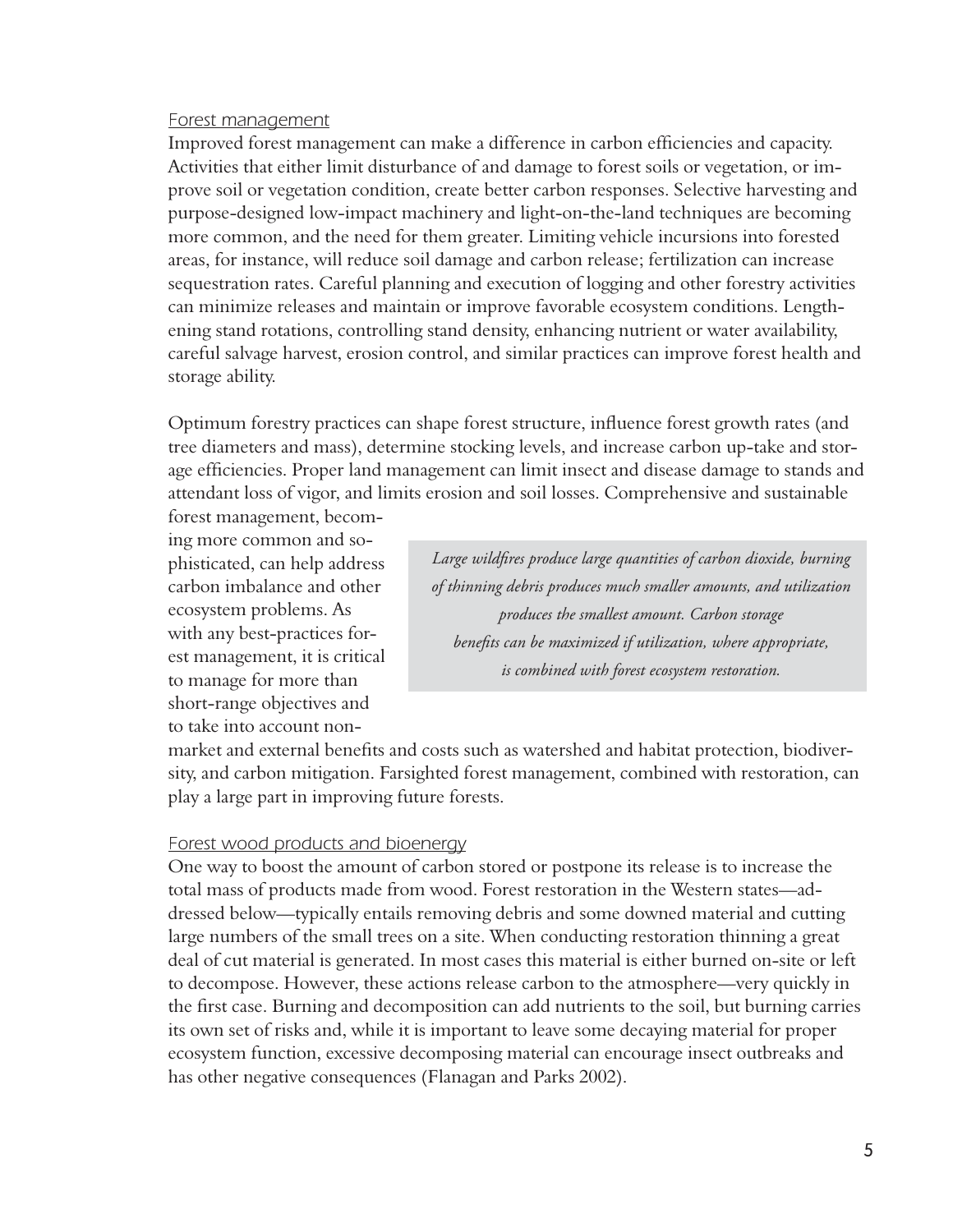The volume of wood from thinning projects can be quite high, but it currently costs more to remove than it is worth. If this material had higher value, its carbon content could be transferred to durable products with minimal loss to the atmosphere. "Utilization"—the commodity use of the smaller material and debris from thinning—can, in addition to other benefits, provide additional carbon storage.

Thinned material has a wide range of uses including lumber, logs, engineered composites, pulp and fiber, crafts, energy feedstocks, and more (e.g., Lynch and Mackes 2002). Products made from harvested wood can keep carbon in suspension for a considerable time in the form of housing structures, furniture, or other durable items. Ecologically sensitive harvesting can significantly decrease site damage and increase wood take, while newer and more efficient mills can use virtually the entire tree. Sawmill conversion efficiencies—the percent of a log that becomes lumber—can be over 70 percent (Eco-Link 2003) and sawdust and other wastes can be used for composite products and energy. Wood and wood residues in landfills will last almost indefinitely, and carbon can also be temporarily confined in paper and wood fiber products (Skog and Nicholson 2000). Forest slash from thinning can be reincorporated, via composting or gentle tillage, into site soils to help return carbon to the system (Sanchez, Carter, and Edwards 2001). This can be particularly effective on already disturbed soils (if used at the outset, no-till agriculture, for example, avoids much of the CO<sub>2</sub> release of soil disturbance). While there is some fossil fuel use associated with

utilization harvesting and transportation, the net effect is positive.

Energy generation, replacing some portion of fossil fuel use, is enjoying renewed interest with the potential for so much material from national forests. While not very efficient, and subject to location and supply constraints, bioenergy could absorb a large quantity of low-value material. Collected biomass can also be used to create industrial chemicals, liquid or gas fuels, and other products. The lure of bioproducts includes

Ecological restoration is an intentional activity that initiates or accelerates the recovery of an ecosystem with respect to its health, integrity, and sustainability. Frequently, the ecosystem that requires restoration has been degraded, damaged, transformed, or entirely destroyed as the direct or indirect result of human activities. In some cases, these impacts to ecosystems have been caused or aggravated by natural agencies such as wildfire, floods, storms, or volcanic eruption, to the point at which the ecosystem cannot recover its predisturbance state or its historic developmental trajectory. - Society for Ecological Restoration, Primer

Minimizing carbon release during forest restoration-

- · disturb sites as little as possible (particularly soil)
- · minimize fossil fuel use
- · minimize fire use, smoke generation, and decay
- · maximize material conversion into durable products

not only a renewable material source, but also the fact that conversion takes less energy than current conventional sources or processes (predominantly fossil-fueled). Essentially, "whatever products we can make from fossil fuels, we can make using biomass" (NREL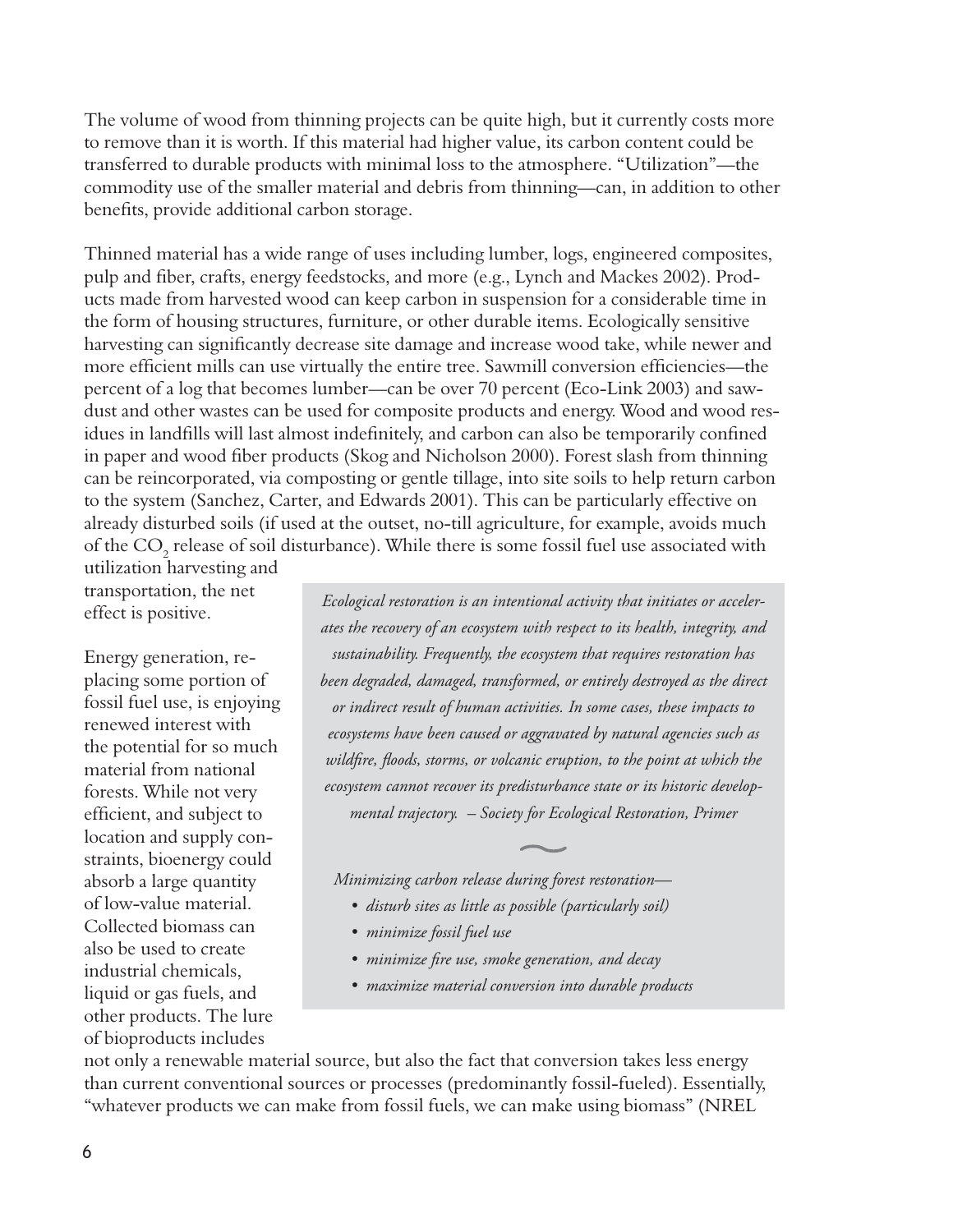2003). And, essentially, anything that can be made from large trees can be made from small ones—the critical difference is the per-unit cost to harvest and process smaller trees (Duncan 1998; Horsfield 1982).

If thinned material is used in the manufacture of products or in energy creation, society derives direct benefits, jobs may be created or retained, and additional carbon can be temporarily held in place. While the situation is changing, utilization is currently not competitive except in particular cases because of the cost to harvest, haul, and process thinning material. There is certainly no shortage of material, and the more this wood is incorporated into durable products, the more carbon is stored. While there is debate about the effectiveness of storing carbon in wood products, there is no question that less CO<sub>2</sub> will be released

as fossil fuel use is replaced by less carbon-intensive fuels or materials. A relatively recent calculation of the amount of carbon emission reduction for residential construction with wood indicates up to a 50 percent improvement over using steel and concrete (Goverse et al.  $2001$ ).

Forest restoration There is wide consensus that many forests in the western United States are not healthy. This situation is largely the result of a century-long policy of fire exclusion and aggressive suppression (Arno and Allison-Bunnell 2003), and to a lesser degree, extensive livestock grazing (Belsky and Blumen-



thal 1997; Weaver 1964) and logging practices (Noss, LaRoe, and Scott 1997). Conditions have been aggravated in recent years by continued drought over much of the West. Forests, especially ponderosa pine forests, that once would have been thinned naturally by relatively frequent, low-intensity surface fires, are growing in much higher densities, with trees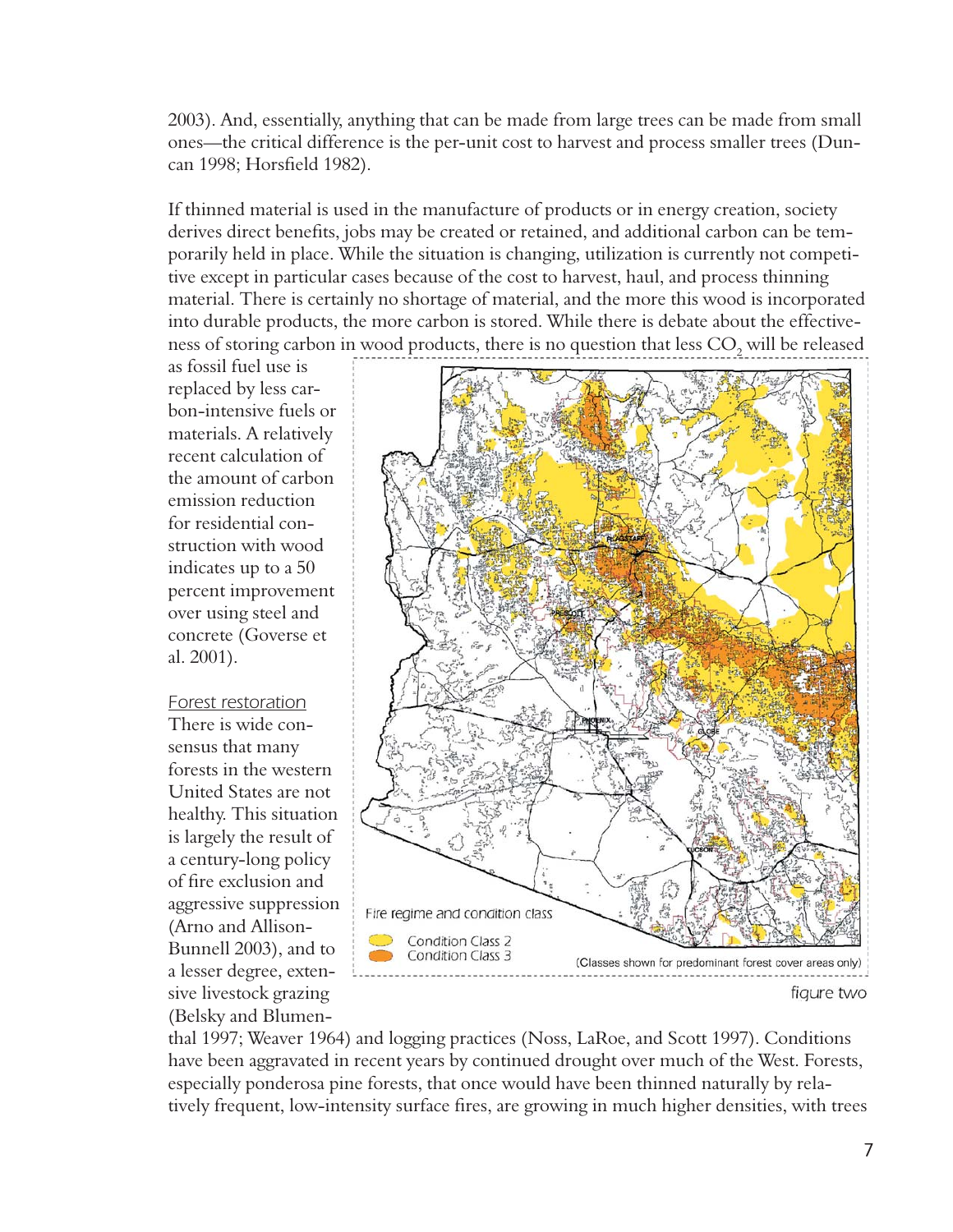competing for limited resources. Not only are these forests overcrowded with small nutrient-starved trees, but the conditions are such that forests are much more prone to severe wildfire (Figure two, Arizona example; Condition Class 3 is high-risk areas and 2 mediumrisk). Densely packed trees quickly carry fire up into the canopy and to the tops of larger trees, and the resulting crown fires spread quickly and destructively (Covington and Moore 1994; Mast et al. 1994).

As fire danger rises and as the number of small-diameter trees increases, forest health declines. This poor health is characterized by growth-suppressed trees less resistant to disease and insects, diminished understory growth, fewer species diversity, and other symptoms. And the more severe nature, on average, of today's fires means that forests suffer more complete burns, leading to tree mortality, reduced biodiversity, soil sterilization, erosion, and other consequences, including  $CO<sub>2</sub>$  release. In some cases recovery may take centuries, and a burned site's future capacity to sequester carbon may be severely diminished. Because future biomass production can be compromised, the negative consequences can in effect be doubled (Sampson, Smith, and Gann 2001). Large wildfires release large quantities of carbon dioxide into the atmosphere. Recent "extreme behavior" fires release enormous amounts of carbon very quickly. The 2002 Hayman and Missionary Ridge fires in Colorado "... released 5 million tons of  $CO<sub>2</sub>$  into the atmosphere," an amount "... equal to all the CO<sub>2</sub> released by cars and trucks in Colorado during the entire year" (The Forestry Source 2003). Even after a wildfire is extinguished, accelerated carbon emissions continue due to higher heat and moisture, elevated decomposition levels and soil erosion, and the probability of re-burns (IPCC 2001).

The most logical way to tackle the problems of forest health, large fires, and the accompanying release of carbon dioxide is through comprehensive forest restoration<sup>2</sup>. Restoration thinning, a process of ecologically guided thinning (often accompanied by low-intensity burning) to reach some desired landscape condition, specifically addresses degraded ecological conditions by focusing on altering forest function and not just structure<sup>3</sup> (Covington and Moore 1994). While prescriptions vary, restoration thinning typically involves removal (determined by ecosystem characteristics and treatment criteria) of many or even most of the overstock trees. Restoration emphasizes retaining and protecting old-growth trees while reserving sufficient younger trees to place forests back on a healthier and more natural trajectory. Increasing forest vitality through restoration should raise the capacity of forest biomass to absorb and store carbon. But the most effective way forest restoration can contribute to a better balance of atmospheric to terrestrial carbon is in a reduction in extreme wildfires.

## **Evaluating carbon levels**

Understanding the potential effects of restoration activities on carbon balance is a very complex undertaking, particularly in determining, quantifying, and valuing levels for market credits. Discerning connections between the many variables, possible scenarios, geography, objectives, and changes in carbon balance, would involve baseline data, quantifying change in carbon volume in treatments, avoidance of release, and probabilities related to wildfire occurrence, extent, and severity. A first attempt at some of the points to explore or steps that might be undertaken would include knowledge of: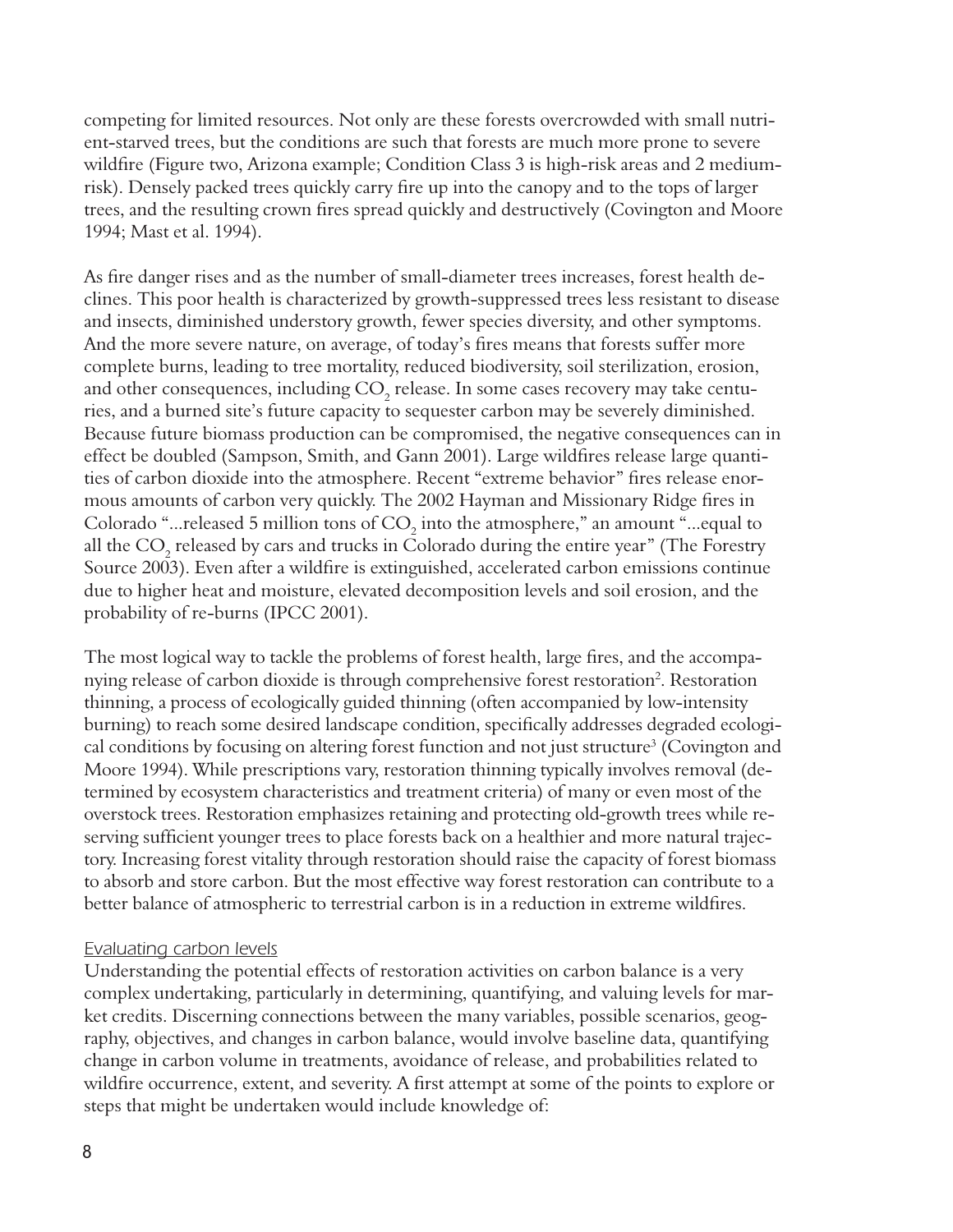- **Pre-treatment carbon volume** (per some unit). There must be some sufficient period of  $\bullet$ time between initial treatment and current state, and we need some measure of vegetation and tree and woody biomass volume or diameter through this period.
- $\bullet$ **Amount of carbon removed during treatment** in the form of woody biomass (either removed, burned, or other). Estimate of losses to soil and site disturbance.
- Carbon expended through fossil fuel use during mechanized treatment (plus estimates for hauling if material is removed).
- **Carbon-release rates from decay**, as applicable, for slash, crushed debris, other.
- $\bullet$ Amount of carbon consumed (in vegetation, or released from soil) through periodic low-intensity prescribed or natural surface burns.
- Increase in carbon in larger tree mass over time; increased volume. Need percent carbon by species and volume carbon by diameter. Increase in understory vegetation mass.
- Any increase in carbon storage ability of a healthier forest ecosystem (including soils) over time. Redistribution of storage among vegetative types.
- Some probability of intense wildfire and carbon loss in such an event (vaporization, sterilization, consumed, erosion, etc.). Need some estimate of mortality, percent vegetation consumed, pattern, extent, severity, season, etc.

Depending on the situation and circumstances, some of these points may not be applicable, and there undoubtedly are—or will be—others to take into account.

#### **Discussion**

Once a restoration thinning treatment is completed the chances of a catastrophic fire are reduced (Carey and Schumann 2003; Fiedler et al. 2002; Omi and Martinson 2002; Fulé et al. 2001). Tree damage and mortality will be much less as wildfire intensities drop, thus maintaining more of the carbon store, and doing so in larger trees, as forest health improves. The chances of, and severity, of insect and disease impacts are also lowered with forest restoration activities. In addition, soils, which hold the bulk of carbon (Figure one), will be much less affected. Careful restoration limits much of the damage, and subsequent carbon release, that can occur in soils (Minard 2003). Moreover, because the volume of wood and carbon in larger trees is so much greater than that in smaller-diameter ones, increases in tree size may have an effect on carbon retention<sup>4</sup>. Restoration is intended to

place a forest ecosystem on a path to improved health, and healthier trees may better absorb and retain carbon.

While healthier forests are better able to store carbon, the *avoidance* of

Our assessment of historical and likely future changes in climate, atmospheric chemistry, and disturbance processes in the Inland West leads us to the conclusion that the risk of inaction seems far greater than that associated with taking reasoned remedial actions. - Covington et al. 1994

release is the best way that forest restoration can help reduce atmospheric carbon dioxide. Akin to slowing or halting deforestation, the avoidance of unnatural large and severe wildfires can sustain carbon storage capacity. If, as is intended, aggregate fuel loads begin changing and fire severity begins to drop, more CO<sub>2</sub> will be taken in and held in healthier forests.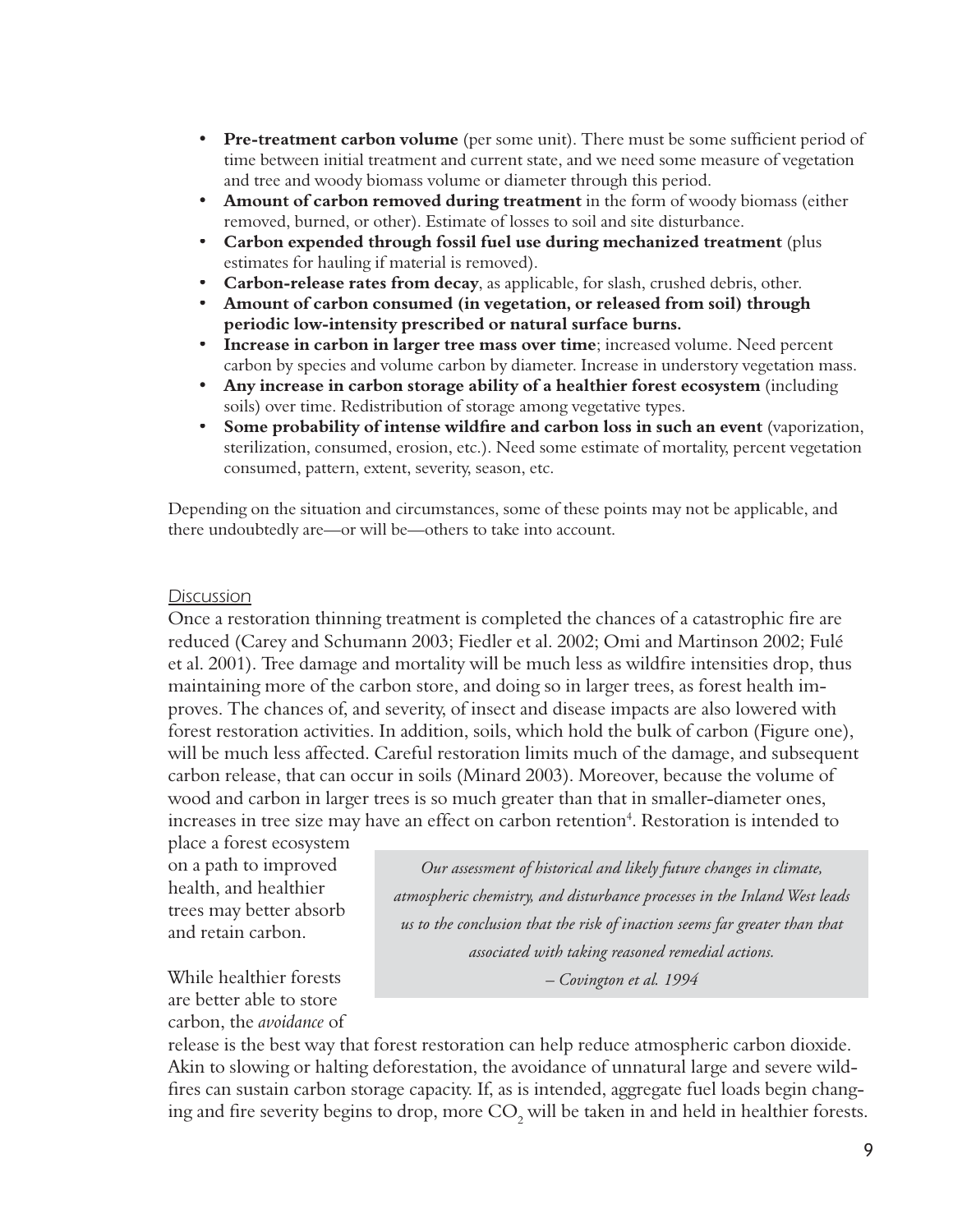With the extensive ponderosa pine forests in the West already stressed by overstocking, drought, and insect infestation, the strain on forest health and the additional fire danger is very high. Forest ecosystem restoration can create "open, vigorous forests [that] are more likely to be able to absorb these impacts without catastrophic readjustment" (Covington et al. 1994, 47). Based on the variety of reasons for and the benefits of pursuing forest restoration, including  $CO<sub>2</sub>$  storage, it is difficult not to conclude that restoration activities should be vigorously pursued across the West.

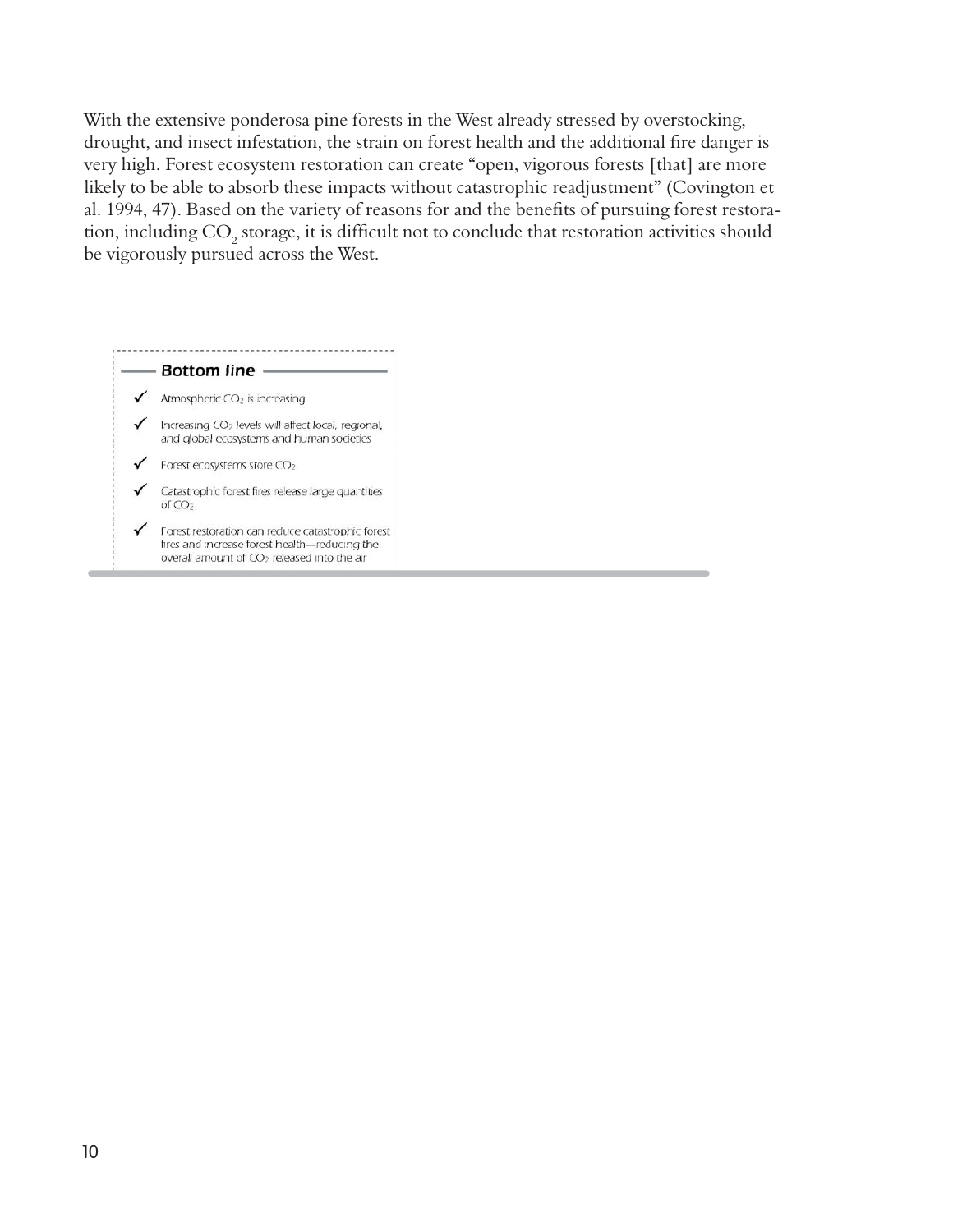# Endnotes

- $1.$ "The Intergovernmental Panel on Climate Change (IPCC) was established in 1988 by the World Meteorological Organization (WMO) and the United Nations Environment Program. It is charged with assessing the most up-to-date scientific, technical, and socio-economic research in climate change." National Institute of Water & Atmospheric Research, New Zealand, www.niwa.co.nz/ncc/faq/ipcc.
- $2.$ Complete suppression of wildfires, maintaining forests intact and undamaged, would be a way to lock-up carbon. But full suppression is not possible. Since fires are getting larger and more severe and intense, this is not an option.
- 3. For more information on restoration concepts see www.ser.org/content/ecological restoration primer.asp; for more on southwestern forest restoration see Covington et al. 1997.
- $4.$ As volume is a function of the square of diameter, large trees have many times the mass of smaller stems. Despite the disparity in tree size numbers—many, many more smaller ones—the majority of the volume is in larger trees. In one study Vissage (2003) found, for the western United States, that smaller trees made up 86 percent of the number of trees and only 28 percent of the biomass, while trees larger than 10 inches diameter at breast height (dbh) were 14 percent of total trees and 72 percent of available biomass. And since timber is valued by volume, this is the principal hurdle to increased use of small-diameter material. For example, a 10-inch dbh log requires roughly the same amount of time to process as a 4-inch dbh log but yields about three times the amount of wood (Duncan 1998), so a much larger number of smaller diameter trees are needed to produce sufficient volume to make processing profitable (Horsfield 1982).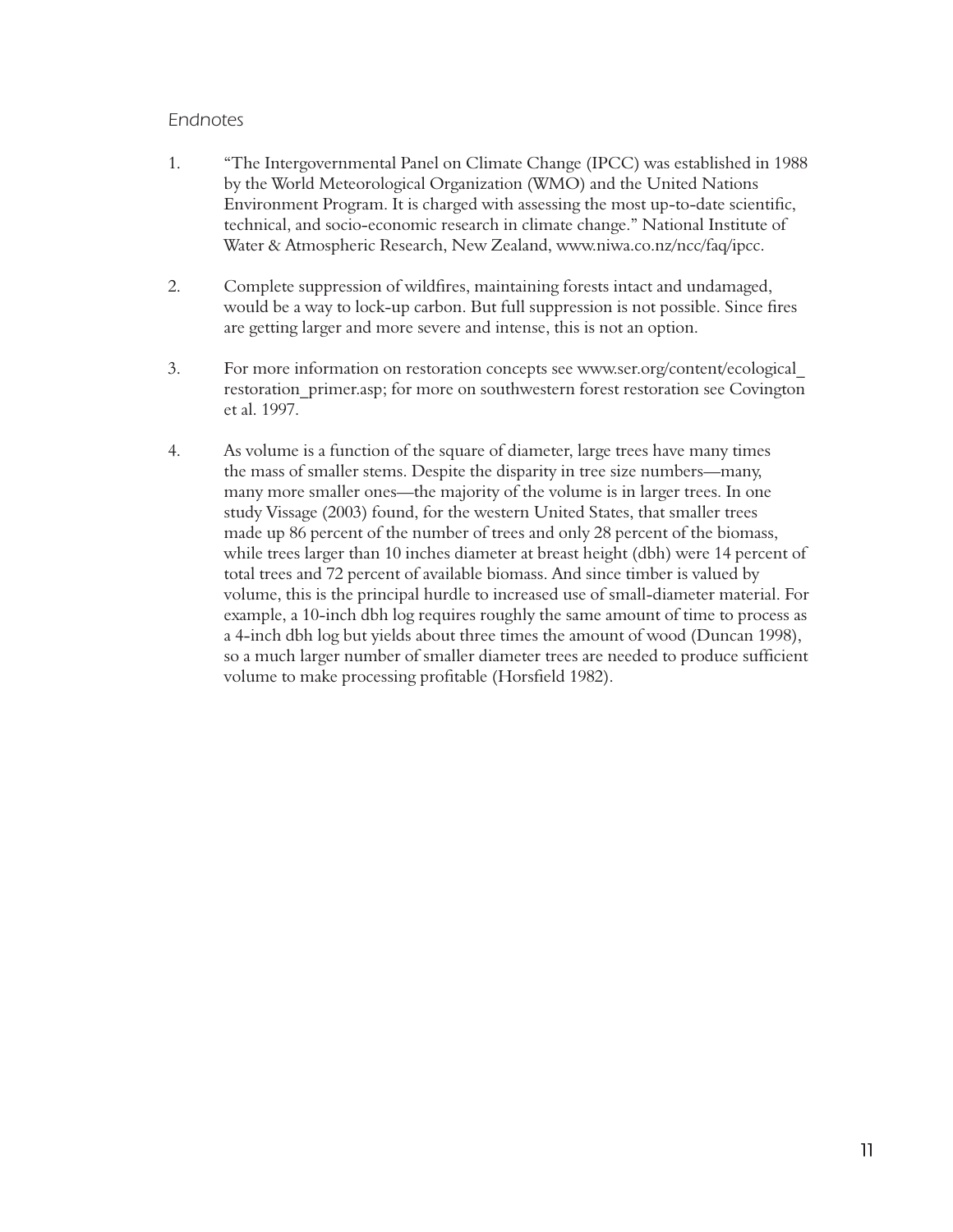#### References

- Arno, Stephen, and Steven Allison-Bunnell. 2003. Managing fire-prone forests: Roots of our dilemma. Fire Management Today 63(2).
- Belsky, Joy and Dana Blumenthal. 1997. Effects of livestock grazing on stand dynamics and soils in upland forests of the interior west. Conservation Biology 11(2): 315-327.
- Binkley, Clark, Mike Apps, Robert Dixon, Pekka Kauppi, and Lars-Owe Nilsson. 1997. Sequestering carbon in natural forests. Pp. S23–S45 in Economics of carbon sequestration in forestry, Roger Sedjo, R. Neil Sampson, and Joe Wisniewski, eds. Pearl River, New York: CRC Press.
- Birdsey, Richard, and George Lewis. 2002. Carbon in United States forests and wood products, 1987-1997: state-by-state estimates. General Technical Report GN-310. Newton Square, Pennsylvania: USDA Forest Service, Northeastern Research Station, Northern Global Change Research Program.
- Buchanan, Les. 2002. Air quality technical report-Rodeo/Chediski incident, Apache-Sitgreaves and Tonto National Forests. Volume IV, Document #45 of the Rodeo-Chediski Fire Salvage Project Record, accessed on the USDA Forest Service Region 3 Web site at www.fs.fed.us/r3/asnf/salvage/publications/projrec.shtml.
- Cairns, Robert, and Pierre Lasserre. 2004. Reinforcing economic incentives for carbon credits for forests. Forest Policy and Economics 6: 321-328.
- Carey, Henry, and Martha Schumann. 2003. Modifying wildfire behavior—the effectiveness of fuel treatments: The status of our knowledge. Southwest Region Working Paper #2, National Community Forestry Center. Santa Fe, New Mexico: Forest Trust. Accessed on the Forest Trust Web site at www.theforesttrust.org/images/swcenter/ pdf/WorkingPaper2.pdf.
- Covington, W. Wallace, and Margaret Moore. 1994. Post-settlement changes in natural fire regimes and forest structure: ecological restoration of old-growth ponderosa pine forests. Journal of Sustainable Forestry 2: 153-181.
- Covington, W. Wallace, Richard Everett, Robert Steele, Larry Irwin, Tom Daer, and Allan Auclair. 1994. Historical and anticipated changes in forest ecosystems of the Inland West of the United States. Journal of Sustainable Forestry  $2(\frac{1}{2})$ : 13–63.
- Covington, W. Wallace, Pete Fulé, Margaret Moore, Stephen Hart, Thomas Kolb, Joy Mast, Stephen Sackett, and Michael Wagner. 1997. Restoring ecosystem health in ponderosa pine forests of the Southwest. Journal of Forestry 95: 23-29.
- Dale, Virginia, Linda Joyce, Steve McNulty, Ronald Neilson, Matthew Ayres, Michael Flannigan, Paul Hanson, Lloyd Irland, Ariel Lugo, Chris Peterson, Daniel Simberloff, Frederick Swanson, Brian Stocks, and Michael Wotton. 2001. Climate change and forest disturbances. BioScience 51(9): 723-734.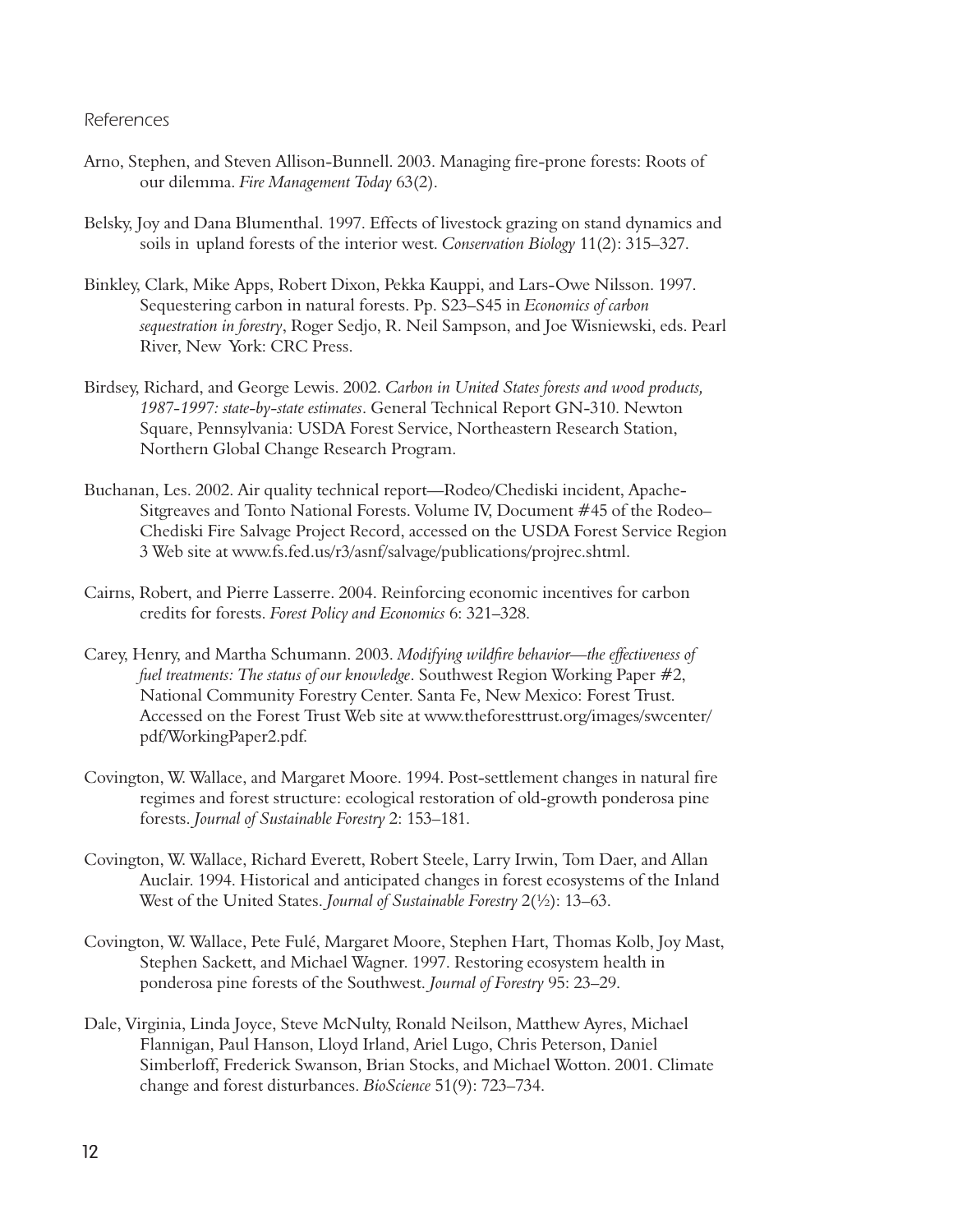- Duncan, Sally. 1998. It's not easy being green: the tricky world of small-diameter timber. Science Findings 4. Portland, Oregon: USDA Forest Service, Pacific Northwest Research Station.
- Eco-Link. 2003. Technology in the mills. Eco-Link—Linking social, economic, and ecological issues 13(2): 1-8.
- Environmental Protection Agency (EPA). 1998. Climate Change and Arizona. Office of Policy, EPA 236-F-98-007c. Accessed on the EPA Web site at yosemite.epa.gov/oar/ globalwarming.nsf/UniqueKeyLookup/SHSU5BNJMV/\$File/az impct.pdf.
- Fielder, Carl, Charles Keegan, Stephen Robertson, Todd Morgan, Chris Woodall, and John Chmelik. 2002. A strategic assessment of fire hazard in New Mexico. Final report submitted to the Joint Fire Science Program, February, 2002. Accessed May 22, 2003 at the Joint Fire Science Program Web site at jfsp.nifc.gov/NMreport.pdf.
- Ferguson, Sue, David Sandberg, and Roger Ottmar. 1998. Wild-land biomass emissions affected by land-use changes. In Proceedings of the Second Symposium on Fire and Forest Meteorology, January 11–16, 1998, Phoenix, Arizona: American Meteorological Society.
- The Forestry Source. 2003. Forest fires affect global carbon budget. The Forestry Source, February 2003. Accessed on the Society of American Foresters Web site at www. safnet.org/archive/0203 forestfires.cfm.
- Fulé, Pete, Charles McHugh, Thomas Heinlein, and W. Wallace Covington. 2001. Potential fire behavior is reduced following forest restoration treatments. In Ponderosa pine ecosystems restoration and conservation: Steps toward stewardship. Conference proceedings, Flagstaff, Arizona. Proceedings RMRS-P-22. Ogden, Utah: USDA Forest Service, Rocky Mountain Research Station.
- Goverse, Tessa, Marko Hekkert, Peter Groenewegen, Ernst Worrell, and Rudd Smits. 2001. Wood innovation in the residential construction sector: Opportunities and constraints. Resources, Conservation and Recycling 34: 53-74.
- Harrington, Michael, and Stephen Sackett. 1990. Using fire as a management tool in southwestern ponderosa pine. In Effects of fire management of southwestern natural resources, Jay Krammes, technical coordinator. Fort Collins, Colorado: USDA Forest Service, Rocky Mountain Forest and Range Experiment Station.
- Horsfield, Brian. 1982. Equipment systems—North America. In Harvesting Small Timber: Waste Not, Want Not, Bernelda Roberts, ed. Madison, Wisconsin: Forest Products Research Society.
- Intergovernmental Panel on Climate Change (IPCC). 2001. IPCC Third Assessment Report—Climate Change 2001. Accessed May 24, 2004, on the IPCC Web site at www.ipcc.ch/.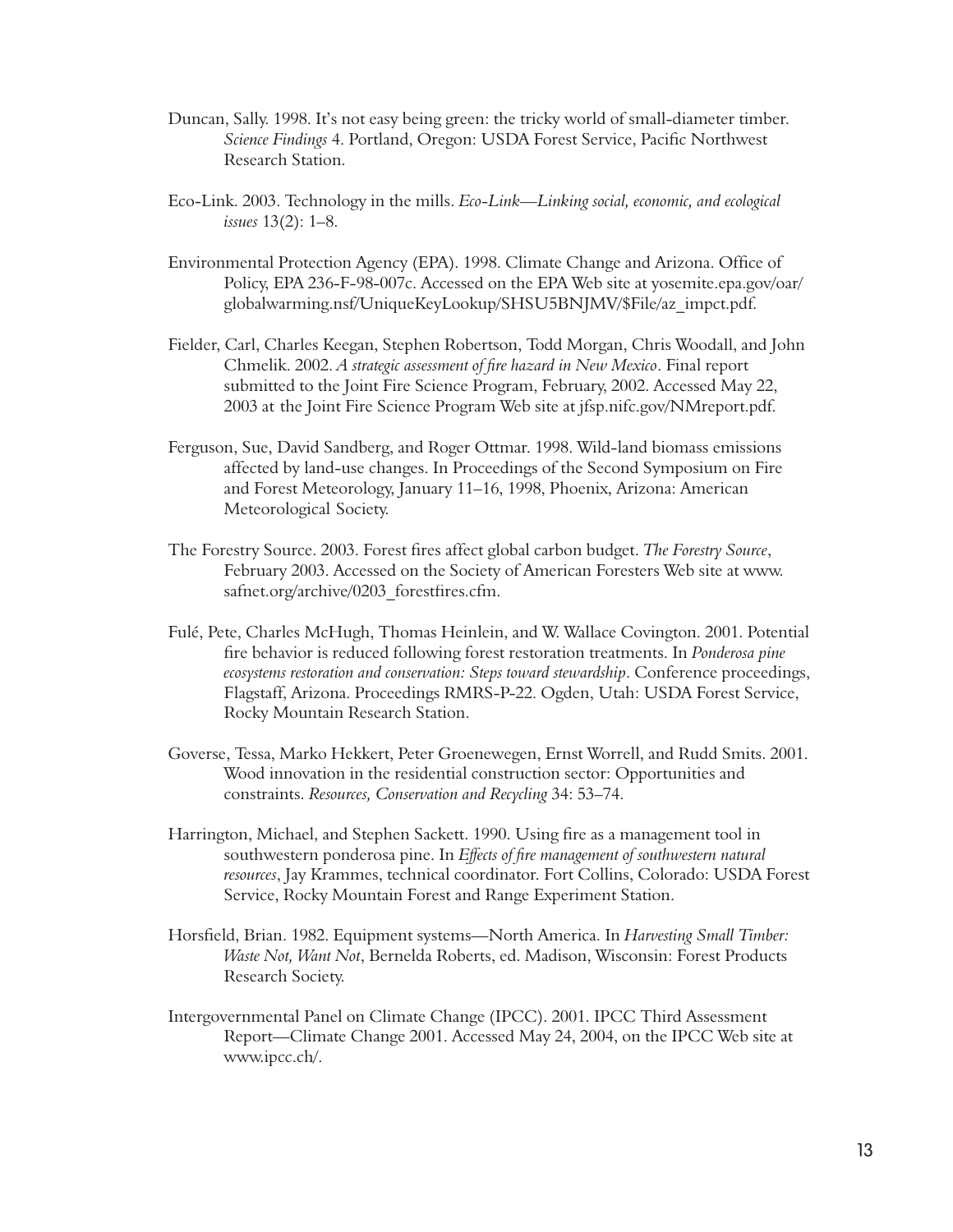- Intergovernmental Panel on Climate Change (IPCC). 2000. Land use, land-use change, and forestry. Special Report of the Intergovernmental Panel on Climate Change, Robert Watson, Ian Noble, Bert Bolin, N. H. Ravindranath, David Verardo, and David Dokken, eds. Cambridge University Press.
- Lynch, Dennis, and Kurt Mackes. 2002. Opportunities for making wood products from small diameter trees in Colorado. RMRS-RP-37. Fort Collins, Colorado: USDA Forest Service, Rocky Mountain Research Station. Accessed March 13, 2003 at the USDA Forest Service, Rocky Mountain Research Center Web site at www.fs.fed.us/rm/ pubs/rmrs rp037.pdf.
- Malhi, Yadvinder, Dennis Baldocchi, and Paul Jarvis. 1999. The carbon balance of tropical, temperate, and boreal forests. Plant, Cell and Environment 22: 715-740.
- Mast, Joy, Pete Fulé, Margaret Moore, W. Wallace Covington, and Amy Waltz. 1999. Restoration of presettlement age structure of an Arizona ponderosa pine forest. Ecological Applications 9(1): 228-239.
- Minard, Anne. 2003. Limiting damage to forest soils during restoration. Working Paper 5, Working Papers in Southwestern Ponderosa Pine Forest Restoration; Peter Friederici, series editor. Flagstaff, Arizona: Ecological Restoration Institute.
- National Renewable Energy Laboratory (NREL). 2003. Biomass basics. Accessed January 2, 2004 at the National Renewable Energy Laboratory Web site at www.nrel.gov/ biomass/bioenergy.html.
- Noss, Reed, Edward LaRoe III, J. Michael Scott. 1997. Endangered ecosystems of the United States: A preliminary assessment of loss and degradation. Technical Report BSR 9501. Washington, D.C.: United States Geological Service, Biological Resources Division.
- Omi, Philip, and Erik Martinson. 2002. Final report: Effect of fuels treatment on wildfire severity. Fort Collins, Colorado: Western Fire Research Center, Colorado State University.
- Reinhardt, Elizabeth. 2003. Using FOFEM 5.0 to estimate tree mortality, fuel consumption, smoke production, and soil heating from wildland fire. Accessed on the fire.org Web site at fire.org/fofem/download/FOFEM5Using.pdf.
- Sampson, R. Neil, Megan Smith, and Sara Gann. 2001. Western forest health and biomass energy potential—A report to the Oregon Office of Energy. Alexandria, Virginia: The Sampson Group, Inc.
- Sanchez, Felipe, Emily Carter, and Wilson Edwards. 2001. Utilization of forest slash to sequester carbon in loblolly pine plantations in the Lower Coastal Plain. Paper given at the First National Conference on Carbon Sequestration, May 14–17, 2001, Washington, D.C.